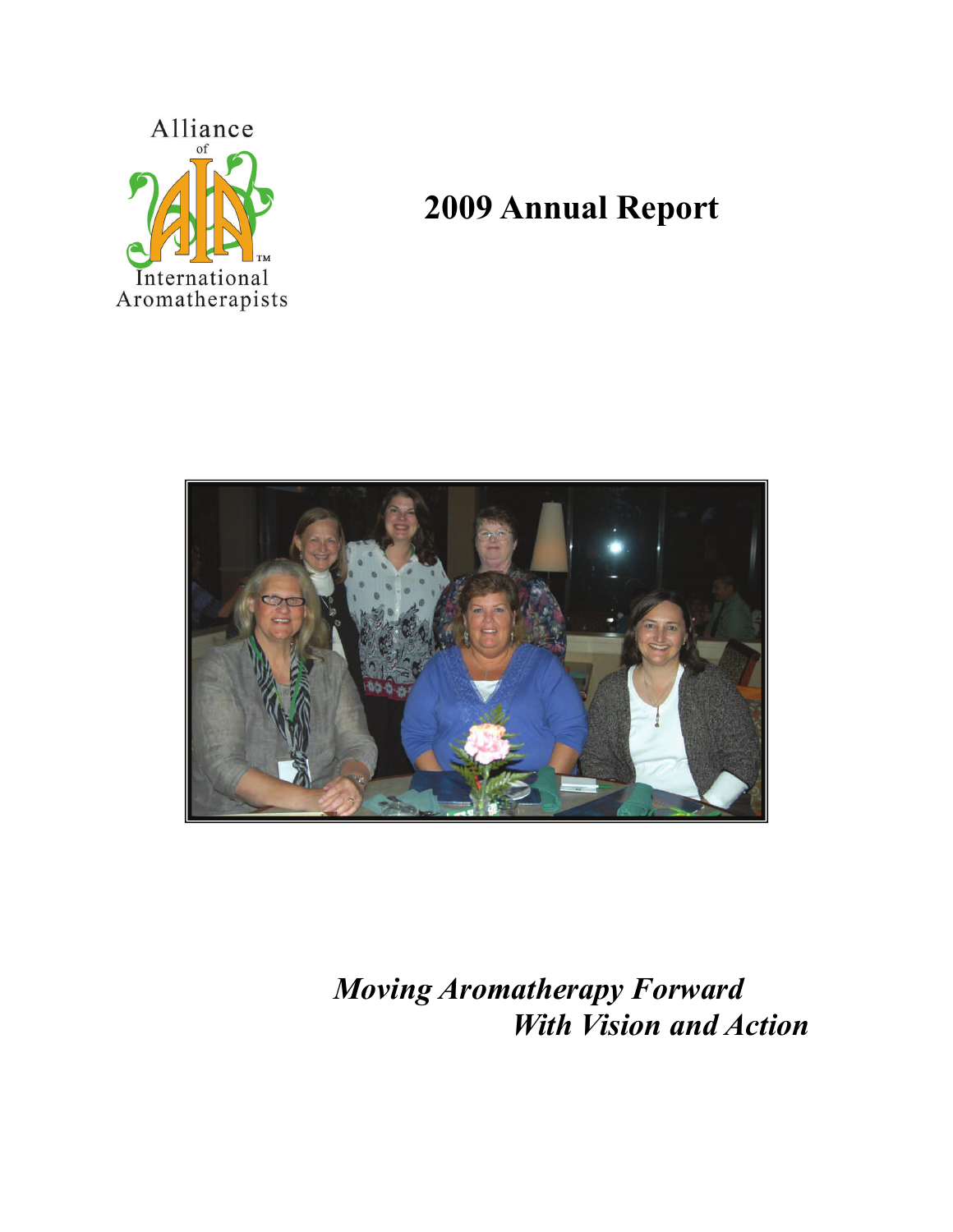## **Overview of the Alliance of International Aromatherapists**

The Alliance of International Aromatherapists (AIA), a membership based non-profit  $501(c)(3)$ , is a visionary organization formed for the purpose of providing public education through scientific research and educational programs.

AIA produces monthly educational teleconferences rich with vital information and educational topics provided by experts in aromatherapy and related healthcare fields. Our e-newsletter, published monthly, is filled with aromatherapy news, articles, tips and announcements.

#### *Our Vision*

The AIA is the leading international aromatherapy organization making aromatherapy a readily accessible and respected holistic healing modality.

#### *Our Mission*

AIA unites aromatherapists from around the world to advance research and professionalism within the aromatherapy industry. As a result the public has the option for a safe, natural and complementary form of health care.

#### *Our Values*

We believe:

- Essential oil therapy is a scientifically proven healing modality that should be accessible to everyone.
- Through continued solid scientific research, we expand the understanding of essential oil therapy and its effect on mind, body and spirit.
- Through professional and responsible use of essential oil therapy, clinical aromatherapists are equipped to integrate with the medical community.
- Through standardizing aromatherapy education and qualifying criteria in North America we create a foundation of professionalism and common lines of communication with other health care professionals and regulatory agencies through out the world.
- By supporting earth friendly harvesting and processing practices of aromatic plants we bring greater health to the Earth and her people.

#### **Board of Directors of the Alliance of International Aromatherapists**

| Lora Cantele, RA, CSRT, AAS          | Debbie Freund, RN, CCAP      |  |  |
|--------------------------------------|------------------------------|--|--|
| President                            | Director                     |  |  |
| Nancy Cullen Graves, BS, MBA, CA     | Eileen D. Cristina, CMP, ACA |  |  |
| Secretary                            | Director                     |  |  |
| Beverly J. Day, MBA, CFE, RA         | Lisa Davis, RA               |  |  |
| <b>Executive Director, Treasurer</b> | Director                     |  |  |

*Cover* 

Board of Directors at the October 2009 AIA International Clinical Aromatherapy Conference Front row: Debbie Freund, Lisa Davis, Nancy Cullen Graves. Back row: Eileen D. Cristina, Lora Cantele, Beverly J. Day.